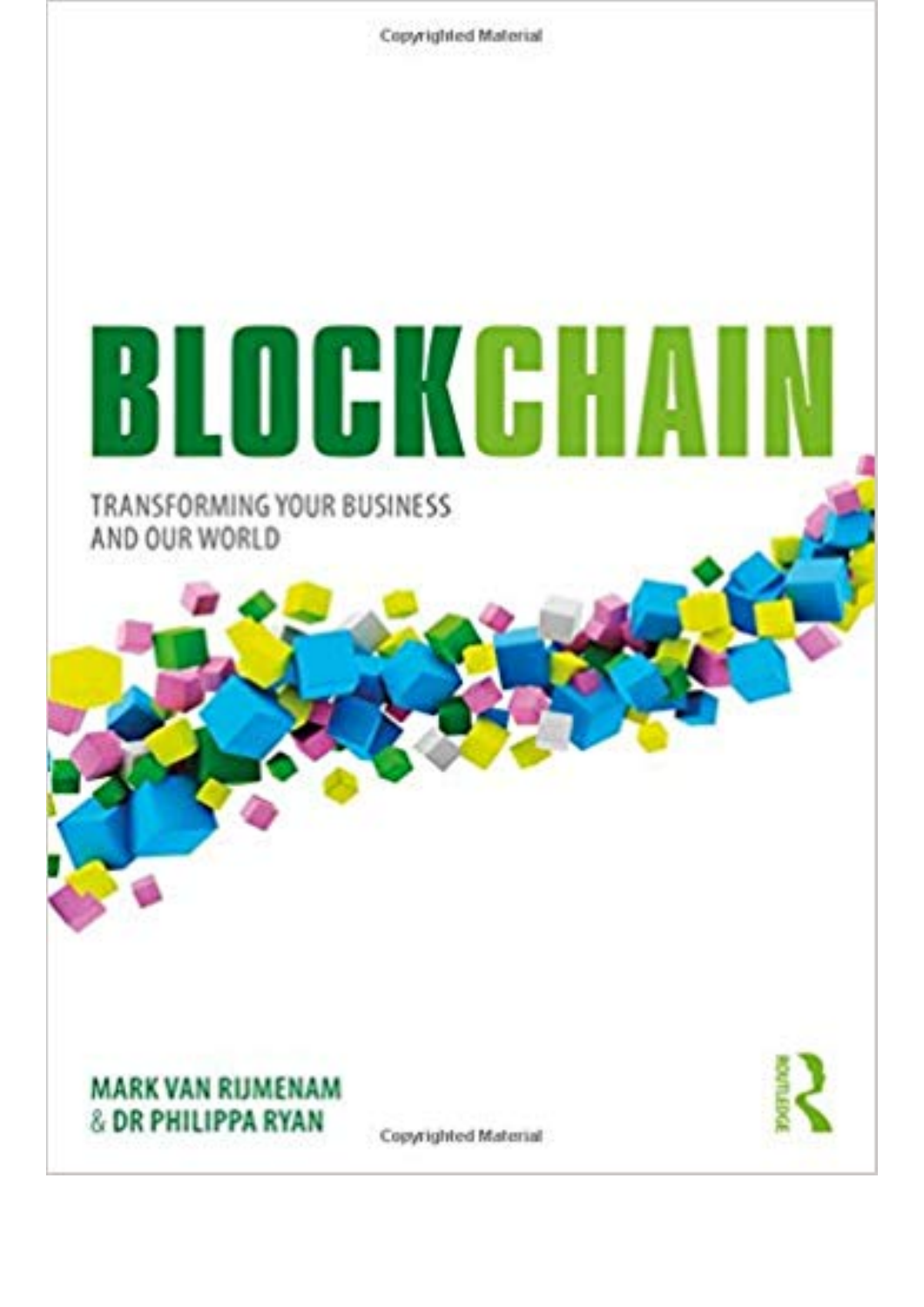*Mark Van Rijmenam and*

## **Blockchain: Transforming Your Business and Our World**

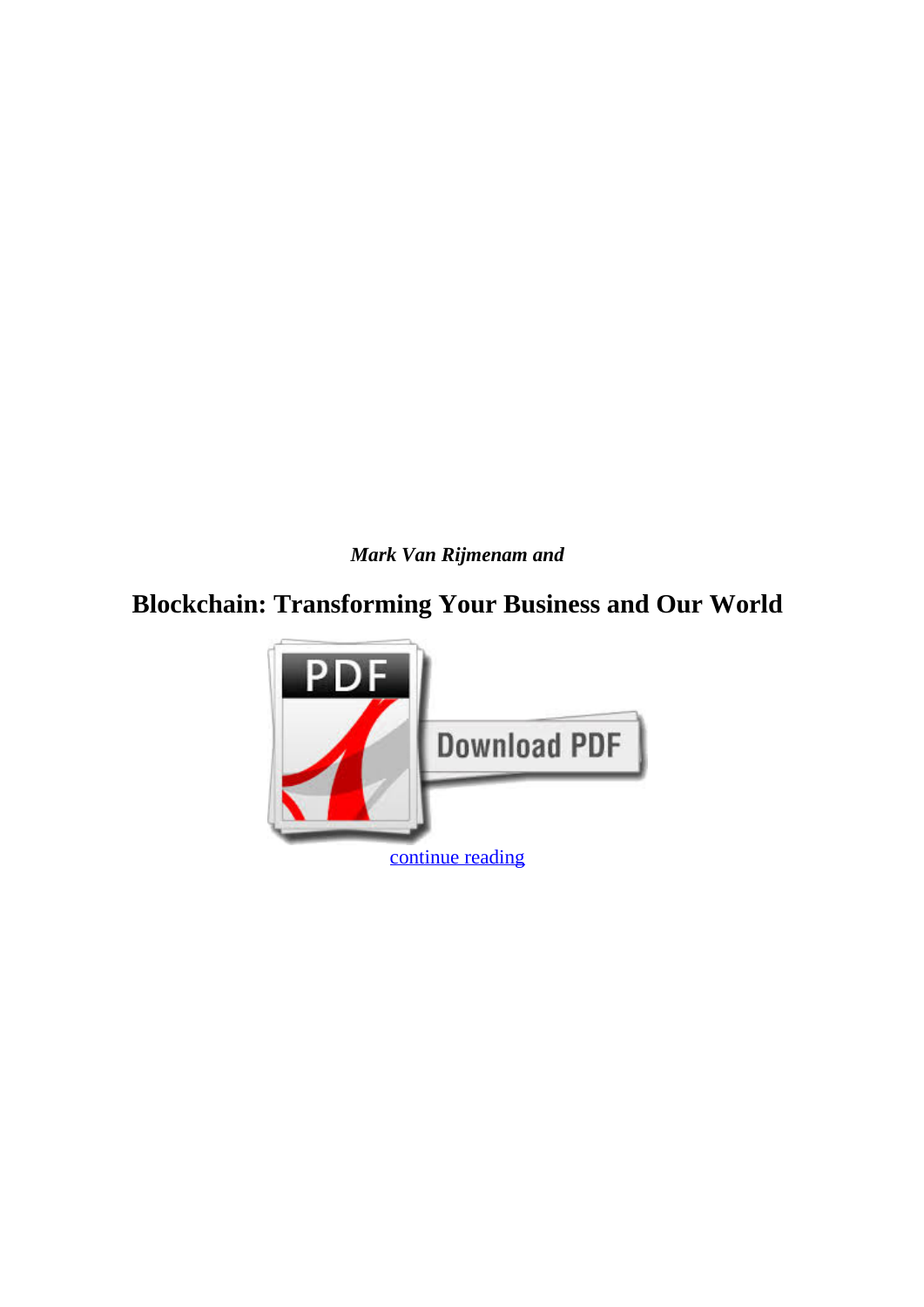The web was envisaged as a decentralised global network, however in days gone by 25 years it has come to be controlled by a few, very powerful, centralised companies. This book offers a brand new perspective with which to consider this transformative technology. Blockchain offers a new chance of humanity to fix some major complications. It includes a blueprint for a better world. It provides practical solutions to global problems and will be offering a roadmap to include Blockchain in your business. In this way, Blockchain can contribute to solving climate transformation, reduce voting fraud, repair our identity systems, improve fair trade, and present the poor a chance to improve their lives by monetising their (digital) capital. A global built upon peer-to-peer transactions and clever contracts can empower people and communities. Blockchain is normally a technological paradigm shift that allows secure, dependable, and direct info transfer between people, organisations, and things, so that we can manage, verify, and control the usage of our own data. It describes how Blockchain can optimise the processes that run our society. With better data comes better decision-making. It can authenticate data, maintain its evaluation, and automate its use. Filled with easy-tounderstand illustrations, this book displays how Blockchain can take over where in fact the internet has fallen short.



## [continue reading](http://bit.ly/2Tge8Fv)

The transformative power of trust. Unlike any treatise on this issue I've seen to date, this book is a thorough but easy to read exposition of the main transformative problem of our time;The truth is, the blockchain is a fantastic new environment for applying improved systems across all sectors: this book represents a perfect springboard to expand our consideration of the blockchain to move beyond just sizzling topic financial applications and transfer to consideration of more socially productive sectors and uses.The vision is strong, and the argument well-constructed--most of all because it takes vision to boost the world, and it requires vision to start to see the possibilities for the blockchain. Instead it's a more useful record for most people because it clarifies why this new course of consensus powered, distributed, immutable databases we